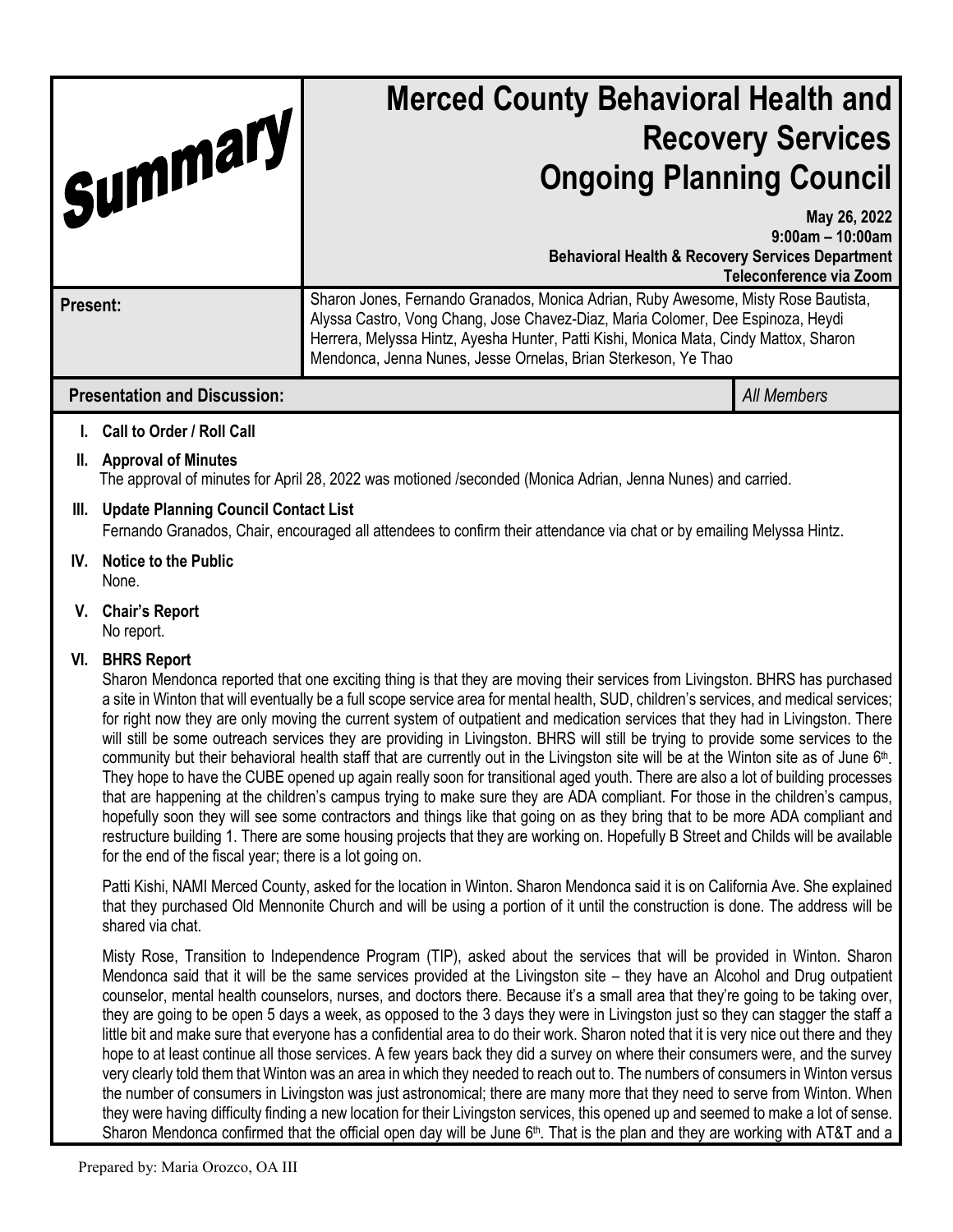few other things to make sure it all goes smoothly. Sharon Mendonca shared the Winton location address: 7099 California, Winton.

#### **VII. Presentation: US Dept of Veterans Affairs – Preventing Veteran Suicide** Presentation postponed.

# **VIII. COVID-19**

Sharon Jones asked Sharon Mendonca if she could speak a little bit about COVID. Sharon Jones informed that they still have a protocol of wearing masks within BHRS and providing services. Sharon Mendonca stated that they have to continue to test staff weekly for anyone who has not had the boosters, and are continuing to wear masks. Even though Merced may not be in a state of an emergency, California still is. California is giving them guidance that as a health care provider, they are still mandated to wear masks. Any time they are outside of their offices or working within the building, they must wear a mask. They will continue to test and to try and keep everyone as safe as possible until the state has released it. The state will give them 90 days prior notice prior to the releasing of the emergency requirements that they have not heard of yet.

Sharon Jones noted that someone asked via chat about the days of operation for the Winton location. Sharon Mendonca repeated the address and said that right now they are looking at 5 days a week but she can't say what will be offered on which day. The reason being is because they are trying to work that out their selves right now. They will be offering SUD services, outpatient, and nursing services, but they only have 2 office spaces and the rest are in cubicles. They can't see a client without office space so they will be staggering what services are on which day. The schedule of those services is being worked out now.

# **IX. MHSA Annual Update 2022 /2023**

Sharon Jones stated that there was a public hearing on May 3, 2022 with the Behavioral Health board. The Behavioral Health Board had an action at their meeting and they decided to send the annual update to the Board of Supervisors. There was a consensus to move the annual update 2022 /2023 to the Board of Supervisors to discuss for final approval.

#### **X. Merced County Board of Supervisors Approval June 7, 2022**

Sharon Jones informed that the Board of Supervisors meeting is on June 7, 2022. That is the time for more feedback and time for the board to take a look at our annual update and hopefully they will approve it so that we can meet our deadline of June  $30<sup>th</sup>$ with the state. Sharon wanted to let everyone know in case they want to attend. She knows they are having face-to-face board meetings so this is just to inform our committee that this is what is happening.

# **XI. MHSA Issue Resolution Process**

Sharon Jones reminded everyone about the Mental Health Services Act Issue Resolution Process. That process is part of our regulation. If someone feels that they are not implementing things the way that they are, then there is an Issue Resolution Process. The form is under the Mental Health Services Act tab on the website. Sharon noted that there needs to be a slight change to the fax number because the numbers have changed. Other than that, it will be sent out again because that is the process if there is an issue.

# **XII. CalAIM Transformation**

Sharon Jones noted that she is not an expert in CalAIM, but she feels that the state has enough information and would like to share some of the information that she was able to get out of the Department of Health Care Services. Just to talk about it briefly, Sharon thinks that in our life in public mental health there have been huge things. One of them was the Mental Health Service Act when it came forward. Then there was the enact network adequacy and there have been many other major changes. CalAIM is another huge one. Sharon said she wanted to share some information on CalAIM. She knows Jennifer Mockus talked about it from the managed Medi-Cal perspective last time, but Sharon wanted to add a little bit more information on that because it was huge. Some of the information that they found out about CalAIM was that it is about meeting the needs of the whole person. CalAIM is focused on the whole person. Also, within the CalAIM is engaging health care providers who are trusted and relatable – that's a huge part of it as well. Again, expanding community supports, and proactive upstream services. They are looking more at preventative care and meeting people early on as opposed to more costly treatment and services. CalAIM is also promoting community engagement, and many of those in the meeting now also do community engagement. Another huge part of Cal-AIM that they have included is making the best use of partners and resources. Sharon noted that there are many resources sometimes they're scattered, sometimes they're disjointed, but she suggested making the best use of the partners as well as the resources. It also goes into population health. Sharon also shared that 1 in 3 Californian's are enrolled in medi-cal and that there's more than 65% of enrollees that identify as people of color – all of this is coming from the Department of Health Care Services. Sharon thinks people should know a little bit more about CalAIM and the why. In terms of children and youth, Medi-Cal covers up to 50% of all births in California. About 2/3 of children enrolled in Medi-Cal identifying as Black or Latino/Latinx. When looking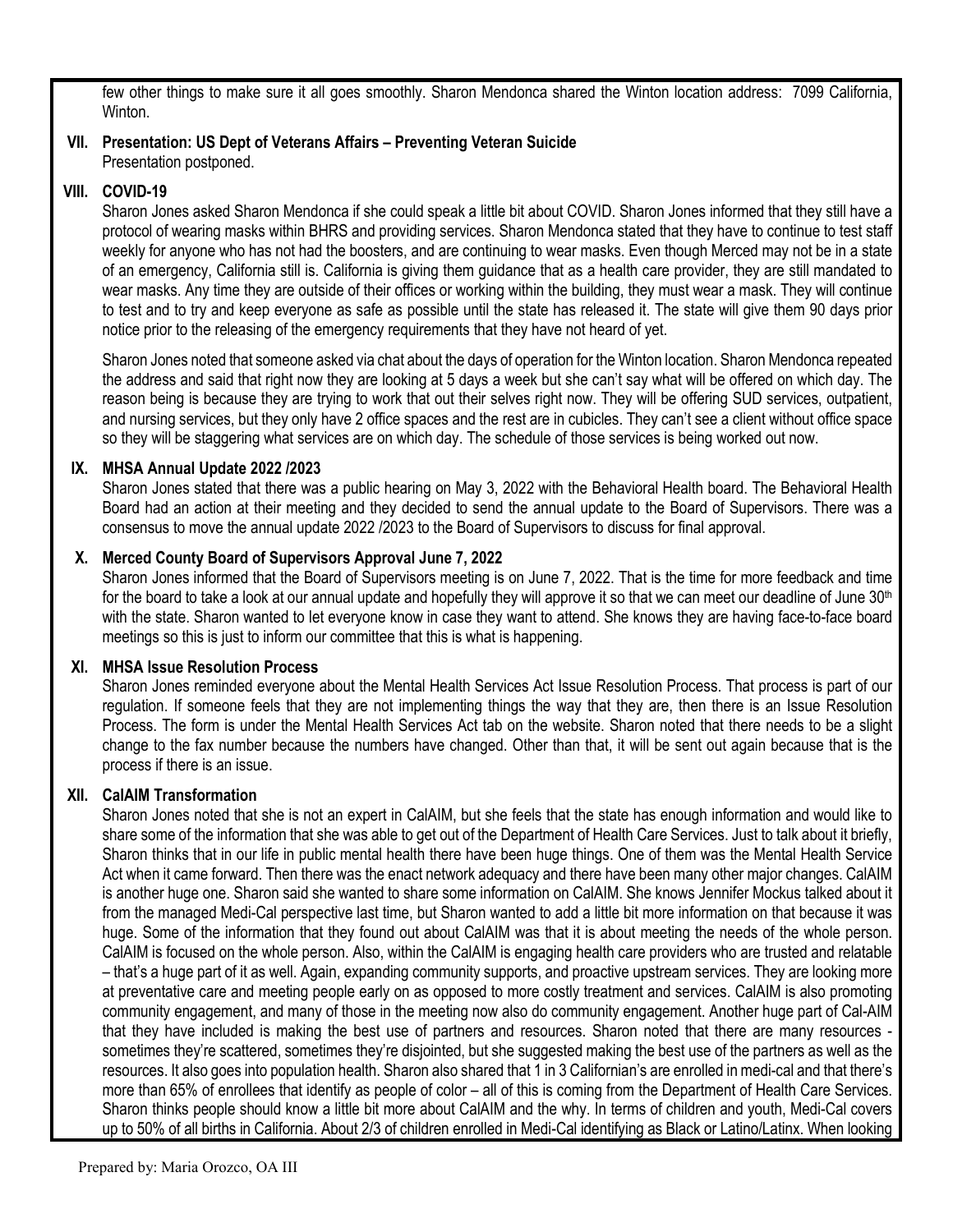at complex needs, or unmet needs for care, more than 2 in 3 patient days in the California long-term care facility are covered by Medi-Cal. This whole Medi-Cal system is very important. Also, when looking at justice involved individuals, 80% of justice involved individuals are eligible for Medi-Cal. This whole CalAIM thing is about innovation and transformation. This time it's about transforming the Medi-Cal system. Some of the key messages are meeting people where they are in life, addressing social drivers of health, and breaking down the walls of health care. Just with those 3 bullets, that is a huge endeavor. CalAIM is moving Medi-Cal towards what we call a population health approach that prioritizes prevention and whole person care. It takes it a step further to even extending supports and services beyond hospitals and health care settings directly to our communities. Sharon noted that it kind of mimics things we do at MHSA, but now they're focusing on transforming and innovating the Medi-Cal system. For Medi-Cal enrollees, they will be coordinating what we call equitable access to services – not only addressing the physical, but behavioral, developmental, dental, and long-term care needs. This is throughout their lives from birth through a dignified end of life. Sharon doesn't know how many people on here actually understand it; it's a huge endeavor, a huge movement innovating and transforming the Medi-Cal system. Those are some key take aways that Sharon found on the Department of Health Care Services website. Sharon reviewed the 3 primary goals of CalAIM: 1. To identify and manage member risk and need through whole person care approaches, and to address the social determinants of health. 2. To make Medi-Cal a more consistent and seamless system for enrollees to navigate by reducing complexity and increasing flexibility. 3. To improve quality outcomes, reduce health disparities, and transform the delivery system through value-based initiatives, modernization, and payment reform. Sharon added that they are looking at social determinants of health and whole person care approaches. Sharon reviewed and shared about other things she has learned about CalAIM. This will affect most of our systems because most of our systems accept Medi-Cal payment. The last time Sharon checked, Merced County has over 120,000 Medi-Cal recipients, over half of the population. Sharon encouraged everyone to go to the Department of Health Care Services website to read up on it.

# **XIII. The Benefit of Peer Support Specialist**

Sharon stated that in the state of California most recently, it was approved for peer support certification. A couple years ago they were moving towards it and was cancelled out, but now it's back. Peer support as a viable option in our programs providing services and charting in the Medi-Cal chart. At Behavioral Health they have peer support specialists that are hired throughout the department in various programs. Sharon noted that this information is coming from the website of the Department of Health Care Services, which is the state entity. Peer support specialists are people in the recovery process who are helping others that may be experiencing similar situations – they may have been in services before or may still be in services, but they are helping individuals who may find themselves in similar situations that they have gone through. Peer support specialists have this shared understanding and this respect for mutual empowerment. A huge part of peer support is helping individuals stay engaged in the recovery process to reduce the likelihood of relapse. Peer support is very important. The senate bill that brought in peer support was Senate Bill 803. That particular senate bill authorized Department of Health Care Services to add peer support specialists as part of a Medi-Cal benefit. It became effective July 1, 2022. Peer support services will be an optional behavioral health Medi-Cal benefit in California. There may be peer support programs under other funding sources and SB 803 does not impact that, but in terms of Medi-Cal, peer support now is a benefit. Peer support may be funded in different ways but now the certification is coming through Medi-Cal. Some of the things that are going on with this certification, include setting up standards for peer support, and certifying agencies and counties. CalMHSA is leading the charge with certifying peer support and counties can opt in to their process if they choose to; if not, they will have to come up with another way so that they're certifying their peer support specialists. Peer support services will be available to Medi-Cal beneficiaries. This is working with an approved state agency to certify them in peer support. A further description of peer support services is: culturally competent individual and group services that promote recovery, resiliency, engagement, socialization, self-sufficiency, self-advocacy, development of natural supports, and identification of strengths. Structured activities such as group, and individual coaching to set recovery goals and identify steps to reach their goals – peer support are helping individuals stay on their recovery goal or within their recovery plan. The services of peer support are to prevent relapse, empower beneficiaries through strength-based coaching, support linkages to community resources, and to educate beneficiaries and their families about conditions and the process of recovery, as well as helping them navigate the system. Peer support may provide support in a clinical setting or non-clinical setting. Even though they're being certified to work with Medi-Cal beneficiaries. Also, a huge part of peer support is collateral contact with family members and involving family members in this whole recovery process. Other things are educational skills building, group engagement therapeutic activities that peer support can provide. Again, the services are billable for peer-support; they are part of our team helping to bring recovery and wellness forward. They have identified 2 peer support codes for claiming and that's H0025, which is behavioral health prevention education service, and H0038 for peer services. These codes can be used for drug Medi-Cal as well as Medi-Cal organized delivery system and specialty mental health. Sharon shared that she started her career in a program where peers were very valued so she knows the potency and power of peer support specialists. Now, that benefit is billable to our Medi-Cal beneficiaries.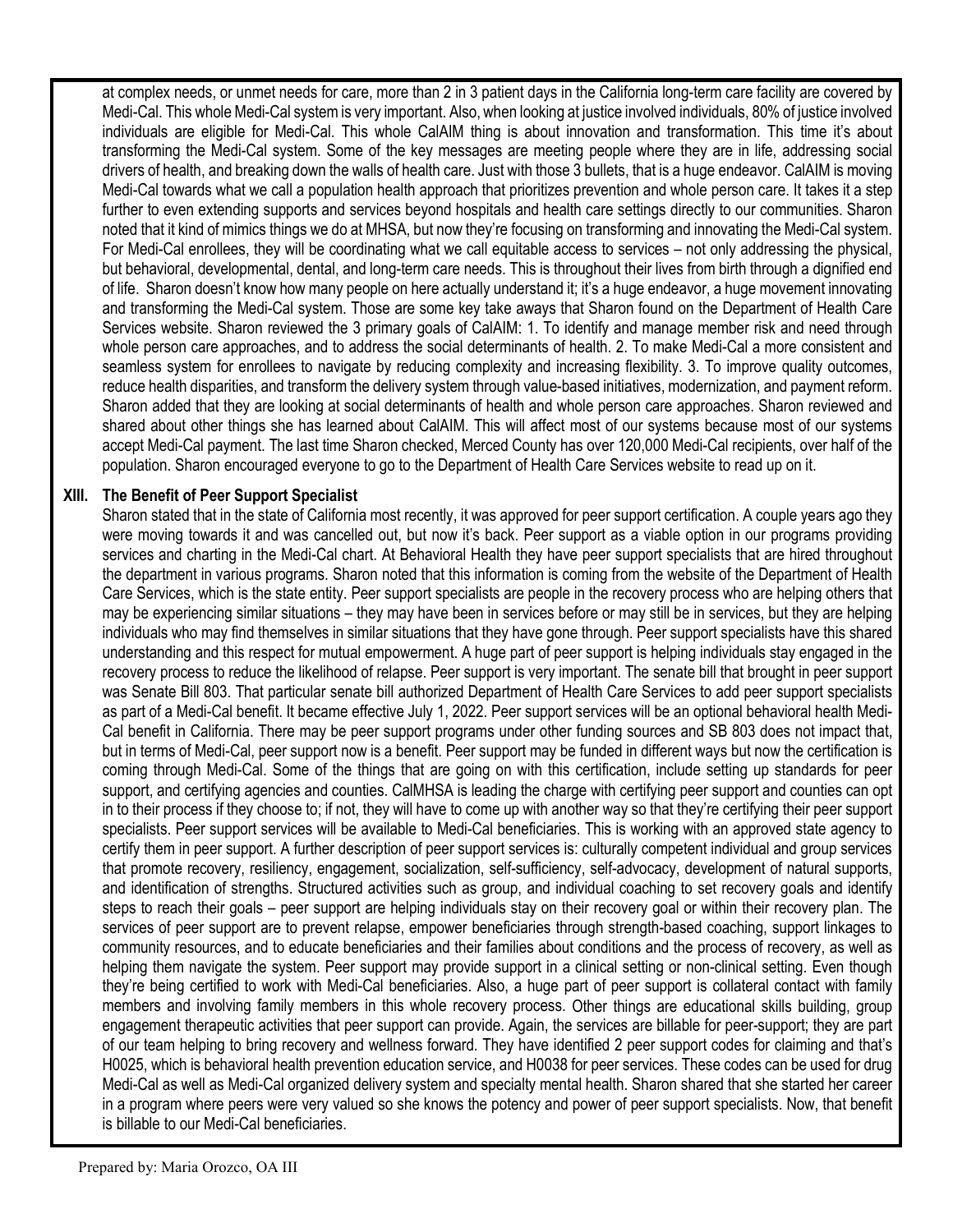Patti Kishi asked if this was going to begin July 1<sup>st</sup>. Sharon explained that yes, it was approved July 1, 2022. Patti asked if we have things in place in this county. Sharon responded that they are working on it and it starts with the certification. To Sharon's understanding, Behavioral Health and Recovery Services is opting into CalMHSA because they are going to be providing the certification training. Sharon Mendonca added that they already have quite a few peer support specialists that are working for them. What they are working on right now is having them get this certification and this training. They will be able to bill for their services in the future, but peer support specialists have always been a really important part of the services that they provide. Now they will be able to use them for a lot more than what they were able to use them in the past, so it's really encouraging. Hopefully those that they currently have will get the training and be the first of the line to get it done. Their names have been submitted to CalMHSA for this free training; it's free right now but eventually it will not be free. Peer support is such a great wonderful key support for their system. They definitely want to grow that. Patti Kishi also asked if it will be all internal or contracting outside of the agency. Sharon Mendonca said it is a good question but she doesn't know the answer to that at this point. Sharon Jones added that it will be a huge conversation. It looks through the peer support specialists their trying to build it out to the community as well. Sharon Jones knows there has been some talks about peer support and other areas. More to come on that but it is also a huge important part of Mental Health Services Act as well; that is actually where their first peer support specialist started to evolve from their wellness centers and now they are being integrated to the other programs in the department. That is something that Sharon Jones can consult with leadership on and bring it back to this committee as it starts to progress.

Sharon Jones asked the group if anyone had peer supports within their programs already. Misty Rose, with Transition to Independence Program (TIP) shared that they have peer support in their program. Vong Chang, with Turning Point also shared that they have peer support in their program. They have been utilizing them for quite some time now. Patti Kishi mentioned that NAMI has peer support groups. Merced Lao shared via chat that they have peer support as well. Sharon commented that you can see the value of peer support – individuals that have walked through some of these systems and have found a way to work a recovery plan where they're able to thrive. Now it's recognized in the state. Across the United States peer support has been pretty strong on the east coast. California last time shut it down but now it's back and it's moving forward. Sharon feels that these changes are for the better and they could be used in a very beneficial and positive way to help people and move services forward.

Jose Chavez-Diaz, with Golden Valley Health Centers, mentioned that they are always thinking and planning ahead regarding liabilities and certifications. They always implement a "don't go over your scope" in the community health and outreach team, as well as in cultural brokers. He asked if there is a certification or something these peer support groups need if they wanted to have peer supports at Golden Valley Health Centers. Sharon said that right now, from the behavioral health perspective, CalMHSA is providing the trainings and so Sharon would have to get more information on that, on how counties are working with their contract providers to also ensure they have peer support and have them certified. Sharon thinks the certification is a wonderful thing. She has seen a little bit of the training through her emails with CalMHSA and thinks it's just what we need to clearly identify the scope for peer support specialists because often times it brings up the fear that they're not licensed. This is saying that whatever peer support bring to the table is credible – it's like a clinician, different scope but very much credible. Sometimes as clinicians or other practitioners they have a hard time accepting that peer support can play a vital role. Sharon expressed that it's a wonderful thing for her, but just like everything there's stigma within the stigma. Even though they have gone through the system and have lived experience, sometimes people might still think they're not credible. This is saying that there's a benefit now where if you're a Medi-Cal beneficiary, you can receive the care of a peer support.

# **XIV. Administrative Updates and Changes**

Sharon Jones noted that Sharon Mendonca provided an overview of the administrative updates. Sharon Jones announced about the annual update going to the Board of Supervisors on June  $7<sup>th</sup>$ . In terms of administrative, Sharon Jones informed that they have positions available for mental health clinicians, as well as other positions. The council was invited to check out the county website. She said that those become the professionals that do all of the work and move it forward. In terms of secretaries, there is a new secretary III, Christina Reyes. Sharon Mendonca clarified that Christina Reyes is a secretary II and as a secretary she will be support her as well as Tina Machado who is over HR. Audrey Rodarte will be supporting Jackie Coulter as well as Dr. Soofi. For those who may have known Priscilla Martin, Sharon Jones said that was the position she was in.

#### **XV. Announcements**

Sharon Jones announced that director, Genevieve Valentine, is out for several weeks as well. Sharon Mendonca and Jacqui Coulter, assistant directors, are supporting BHRS.

#### **XVI. Possibilities and Success Stories**

Sharon Jones said that they had a wonderful collaborative May is Mental Health Awareness event in the back parking lot of 301  $E. 13<sup>th</sup>$  Street. She thought it was a wonderful event; not only of collaboration but of diversity. Even though the wind was high,